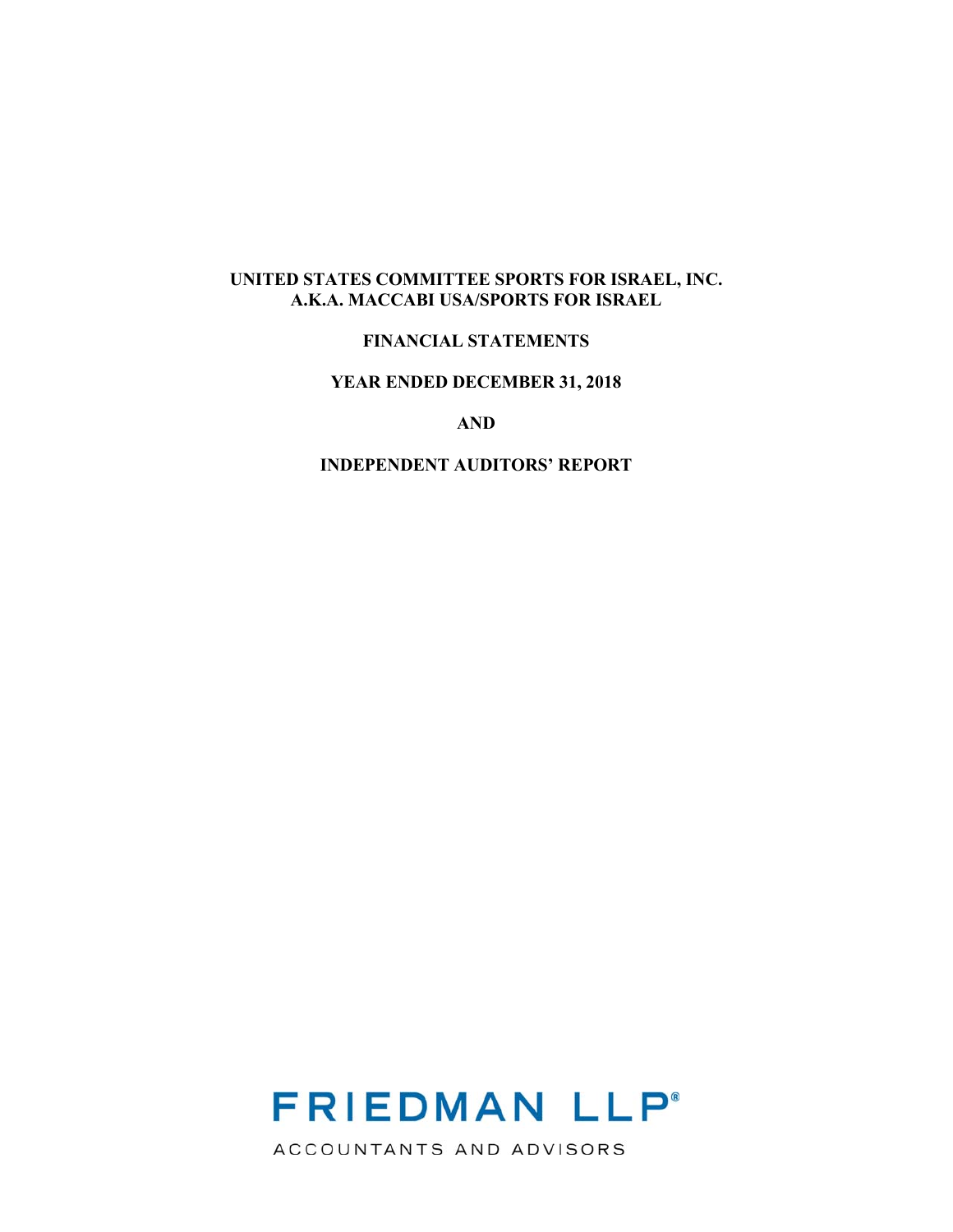## **TABLE OF CONTENTS**

| <b>Independent Auditors' Report</b>               | $1 - 2$ |
|---------------------------------------------------|---------|
| <b>Financial Statements</b>                       |         |
| <b>Statement of Financial Position</b>            | 3       |
| Statement of Activities and Changes in Net Assets | 4       |
| <b>Statement of Functional Expenses</b>           | 5       |
| <b>Statement of Cash Flows</b>                    | 6       |
| Notes to Financial Statements                     | 7-16    |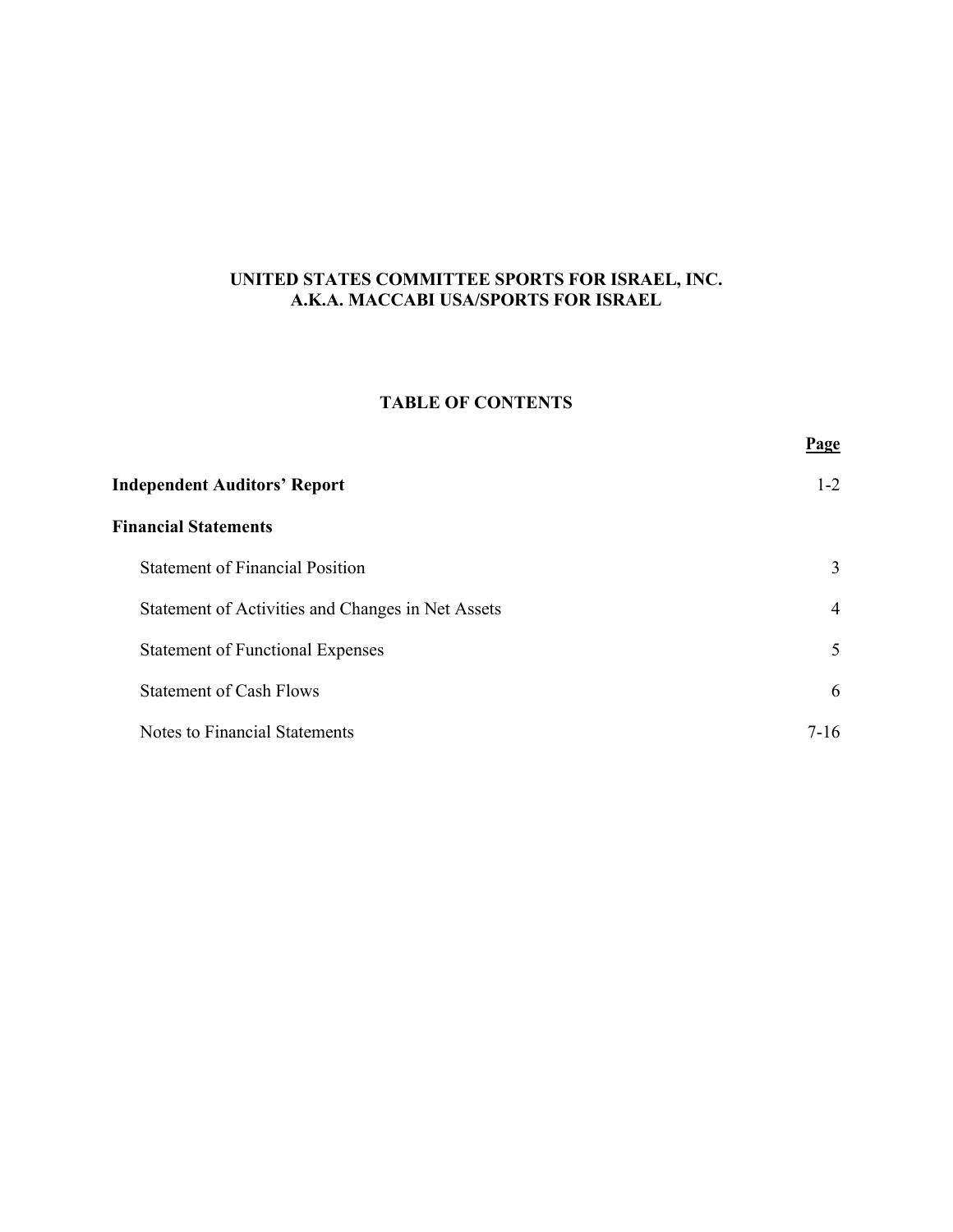# **FRIEDMAN LLP<sup>®</sup>**

ACCOUNTANTS AND ADVISORS

## **INDEPENDENT AUDITORS' REPORT**

To the Board of Directors United States Committee Sports for Israel, Inc. Philadelphia, Pennsylvania

We have audited the accompanying financial statements of United States Committee Sports for Israel, Inc. (a not-for-profit organization), which comprise the statement of financial position as of December 31, 2018, and the related statement of activities and changes in net assets, functional expenses and cash flows for the year then ended, and the related notes to the financial statements.

#### **Management's Responsibility for the Financial Statements**

Management is responsible for the preparation and fair presentation of these financial statements in accordance with accounting principles generally accepted in the United States of America; this includes the design, implementation, and maintenance of internal control relevant to the preparation and fair presentation of financial statements that are free from material misstatement, whether due to fraud or error.

#### **Auditors' Responsibility**

Our responsibility is to express an opinion on these financial statements based on our audit. We conducted our audit in accordance with auditing standards generally accepted in the United States of America. Those standards require that we plan and perform the audit to obtain reasonable assurance about whether the financial statements are free from material misstatement.

An audit involves performing procedures to obtain audit evidence about the amounts and disclosures in the financial statements. The procedures selected depend on the auditor's judgment, including the assessment of the risks of material misstatement of the financial statements, whether due to fraud or error. In making those risk assessments, the auditor considers internal control relevant to the entity's preparation and fair presentation of the financial statements in order to design audit procedures that are appropriate in the circumstances, but not for the purpose of expressing an opinion on the effectiveness of the entity's internal control. Accordingly, we express no such opinion. An audit also includes evaluating the appropriateness of accounting policies used and the reasonableness of significant accounting estimates made by management, as well as evaluating the overall presentation of the financial statements.

We believe that the audit evidence we have obtained is sufficient and appropriate to provide a basis for our audit opinion.

2000 Market Street, Suite 500, Philadelphia, PA 19103 p 215.496.9200 f 215.496.9604



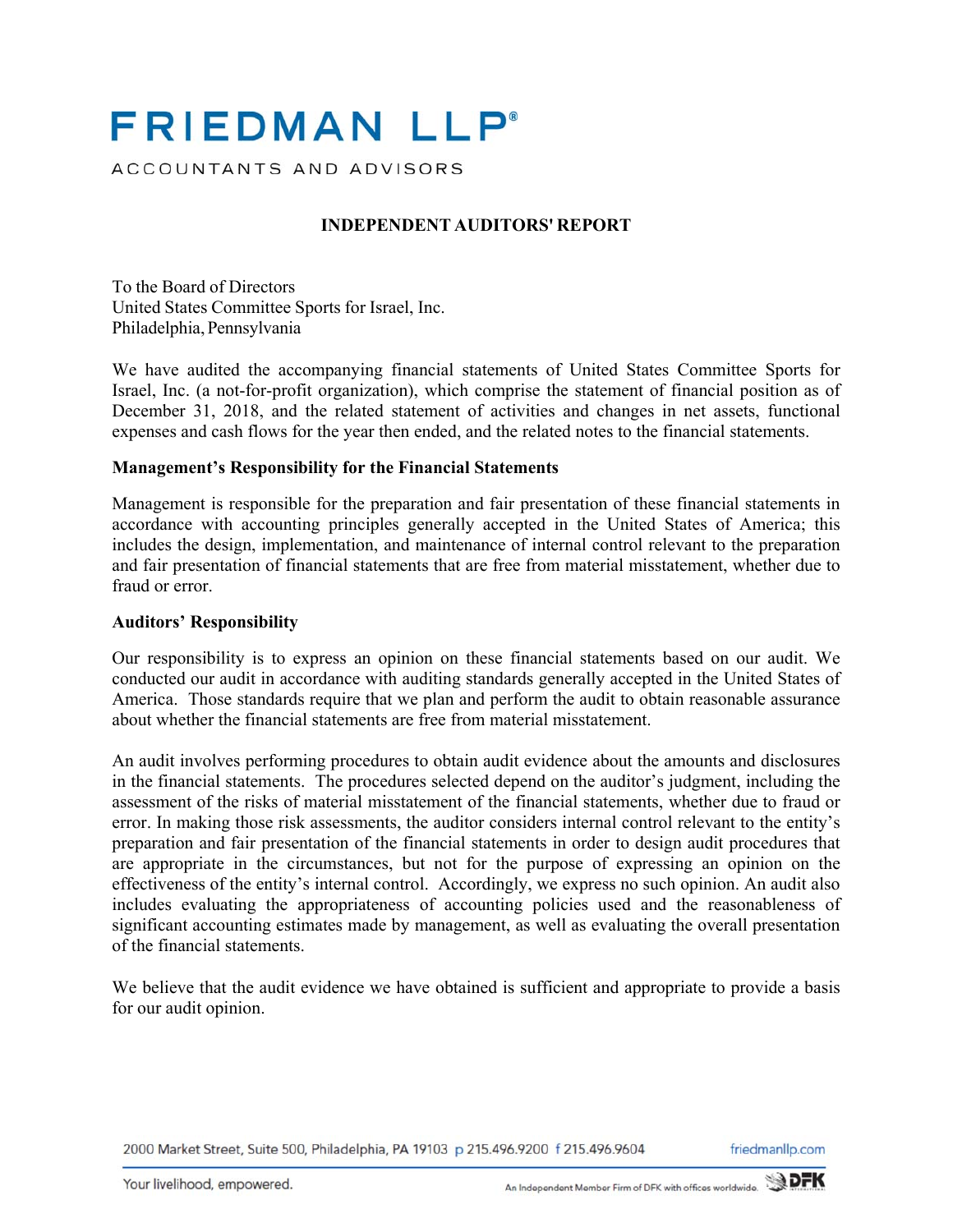## **Opinion**

In our opinion, the financial statements referred to above present fairly, in all material respects, the financial position of United States Committee Sports for Israel, Inc. as of December 31, 2018, and the change in its net assets and its cash flows for the year then ended, in accordance with accounting principles generally accepted in the United States of America.

#### **Emphasis-of-Matter**

As discussed in Note 2 to the financial statements, United States Committee Sports for Israel, Inc. adopted the Financial Accounting Standards Board Accounting Standards Update ("ASU") No. 2016-14, *Presentation of Financial Statements for Not-for-Profit Entities*, as of and for the year ended December 31, 2018. The requirements of the ASU have been applied retrospectively. Our opinion is not modified with respect to this matter.

Freedman LLP

Philadelphia, Pennsylvania November 8, 2019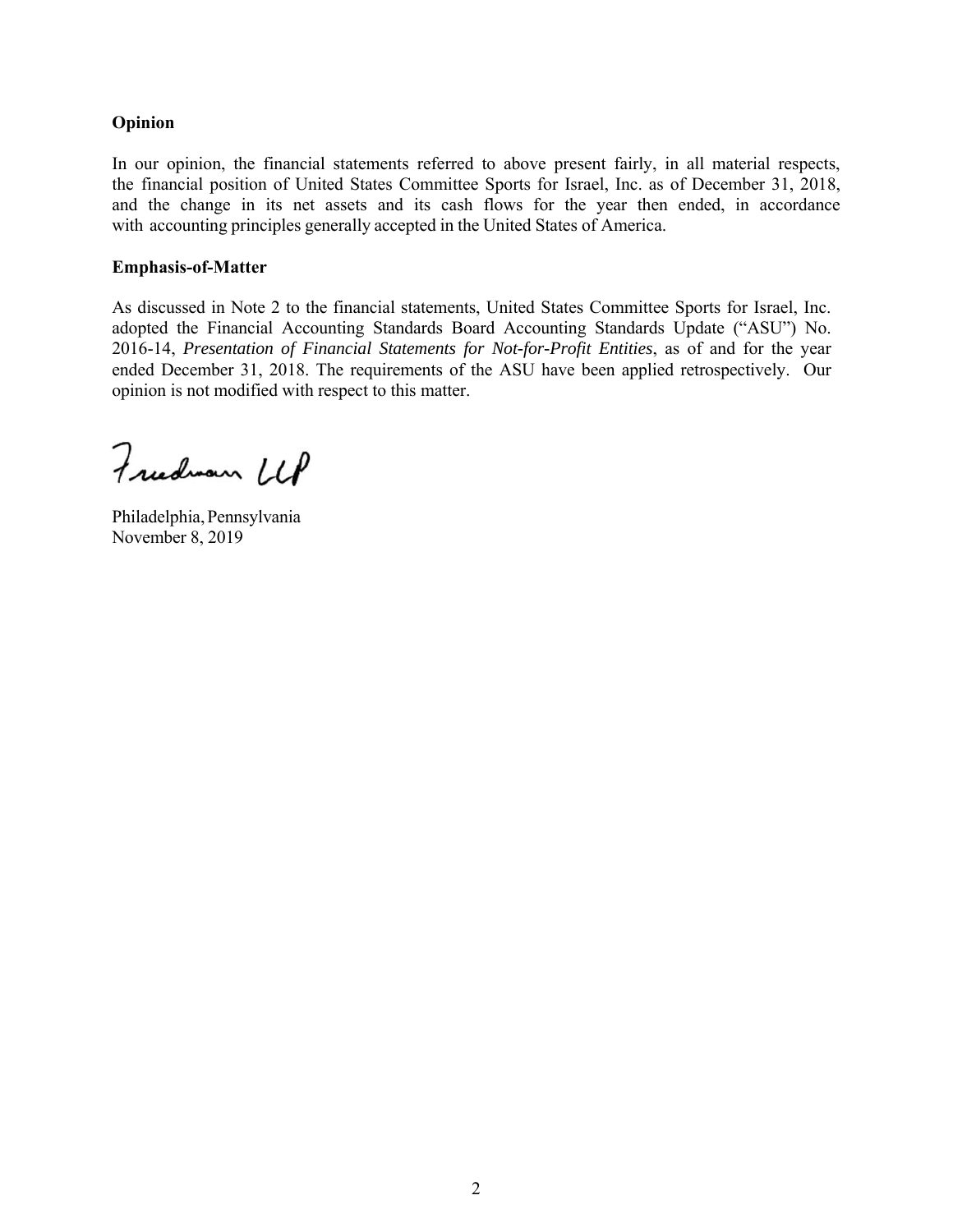## **STATEMENT OF FINANCIAL POSITION**

# **DECEMBER 31, 2018**

## **ASSETS**

| <b>Current assets</b>                                 |               |
|-------------------------------------------------------|---------------|
| Cash and cash equivalents                             | \$<br>418,311 |
| Investments, Israel bonds                             | 5,000         |
| Pledges receivable, current portion, net of allowance | 27,960        |
| Prepaid expenses and other                            | 455,942       |
| Due from related parties                              | 5,741         |
| Total current assets                                  | 912,954       |
|                                                       |               |
| Property and equpiment, net                           | 3,889         |
| Pledges receivable, net of current portion            | 18,626        |
|                                                       | 22,515        |
| Total assets                                          | \$<br>935,469 |
|                                                       |               |
|                                                       |               |

## **LIABILITIES AND NET ASSETS**

| <b>Current liabilities</b>            |   |         |
|---------------------------------------|---|---------|
| Line of credit                        | S | 150,000 |
| Accounts payable and accrued expenses |   | 234,431 |
| Deferred rent                         |   | 11,551  |
| Deferred revenue                      |   | 315,078 |
| Total current liabilities             |   | 711,060 |

## **Commitments**

## **Net Assets**

| Without donor restrictions       | 102,366 |
|----------------------------------|---------|
| With donor restrictions          | 122,043 |
| Total net assets                 | 224,409 |
| Total liabilities and net assets | 935.469 |

See notes to financial statements.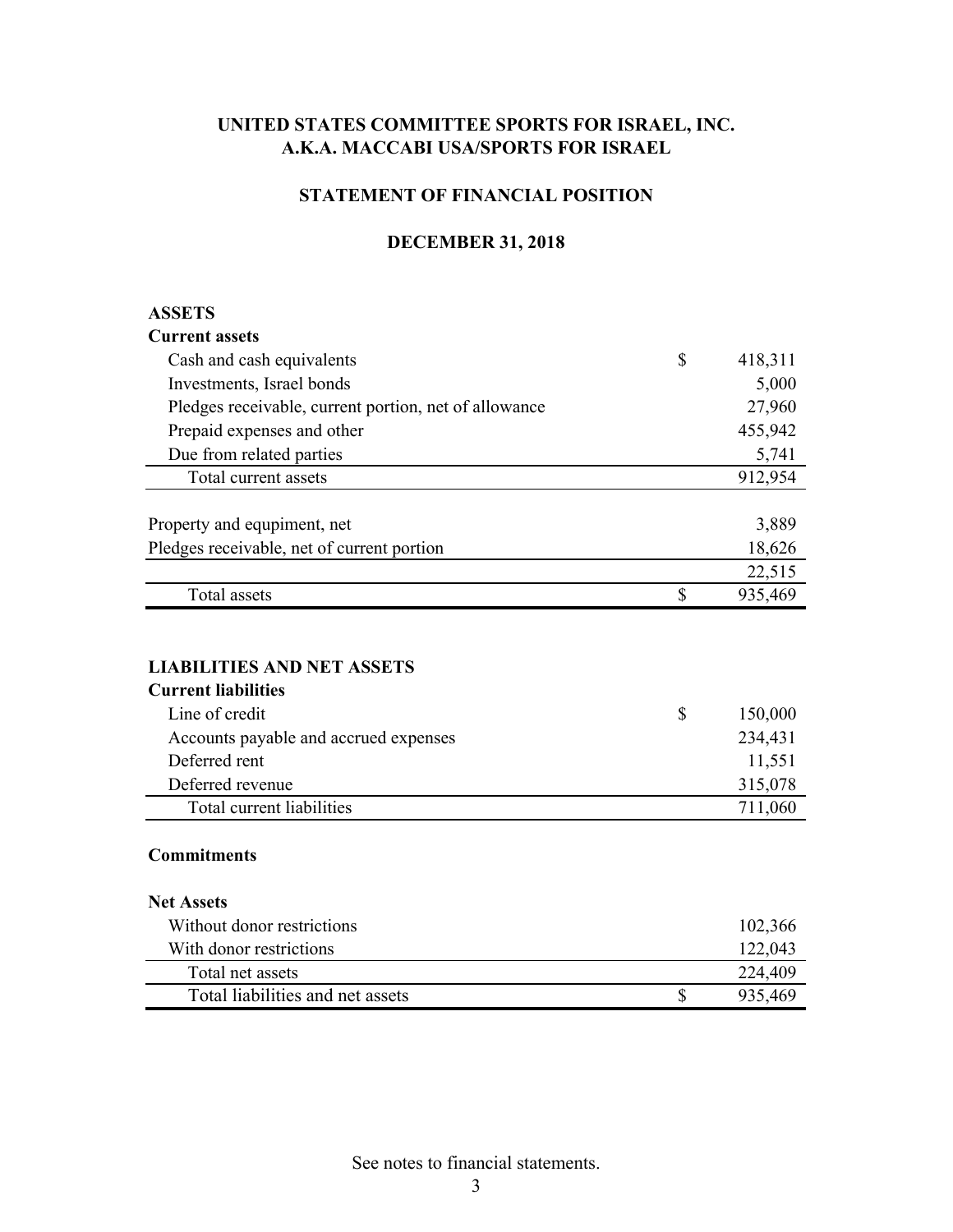## **STATEMENT OF ACTIVITIES AND CHANGES IN NET ASSETS**

#### **FOR THE YEAR ENDED DECEMBER 31, 2018**

|                                      | <b>Without Donor</b><br><b>Restrictions</b> | <b>With Donor</b><br><b>Restrictions</b> | <b>Total</b>  |  |
|--------------------------------------|---------------------------------------------|------------------------------------------|---------------|--|
|                                      |                                             |                                          |               |  |
| <b>Support and revenue</b>           |                                             |                                          |               |  |
| Program revenues                     | \$<br>891,210                               | \$                                       | \$<br>891,210 |  |
| Contributions                        |                                             |                                          |               |  |
| Support of games                     | 61,719                                      | 93,148                                   | 154,867       |  |
| General                              | 607,169                                     |                                          | 607,169       |  |
| In-kind donation                     | 60,000                                      |                                          | 60,000        |  |
| Special events                       | 396,463                                     |                                          | 396,463       |  |
| Board member dues                    | 26,392                                      |                                          | 26,392        |  |
| Interest income                      | 4,000                                       |                                          | 4,000         |  |
| Net assets released from restriction |                                             |                                          |               |  |
| Total support and revenue            | 2,046,953                                   | 93,148                                   | 2,140,101     |  |
| <b>Expenses</b>                      |                                             |                                          |               |  |
| Program services                     | 1,857,576                                   |                                          | 1,857,576     |  |
| Management and general               | 399,749                                     |                                          | 399,749       |  |
| Fundraising                          | 404,702                                     |                                          | 404,702       |  |
| Total expenses                       | 2,662,027                                   |                                          | 2,662,027     |  |
| Change in net assets                 | (615,074)                                   | 93,148                                   | (521, 926)    |  |
| Net assets, beginning of year        | 717,440                                     | 28,895                                   | 746,335       |  |
| Net assets, end of year              | \$<br>102,366                               | \$<br>122,043                            | \$<br>224,409 |  |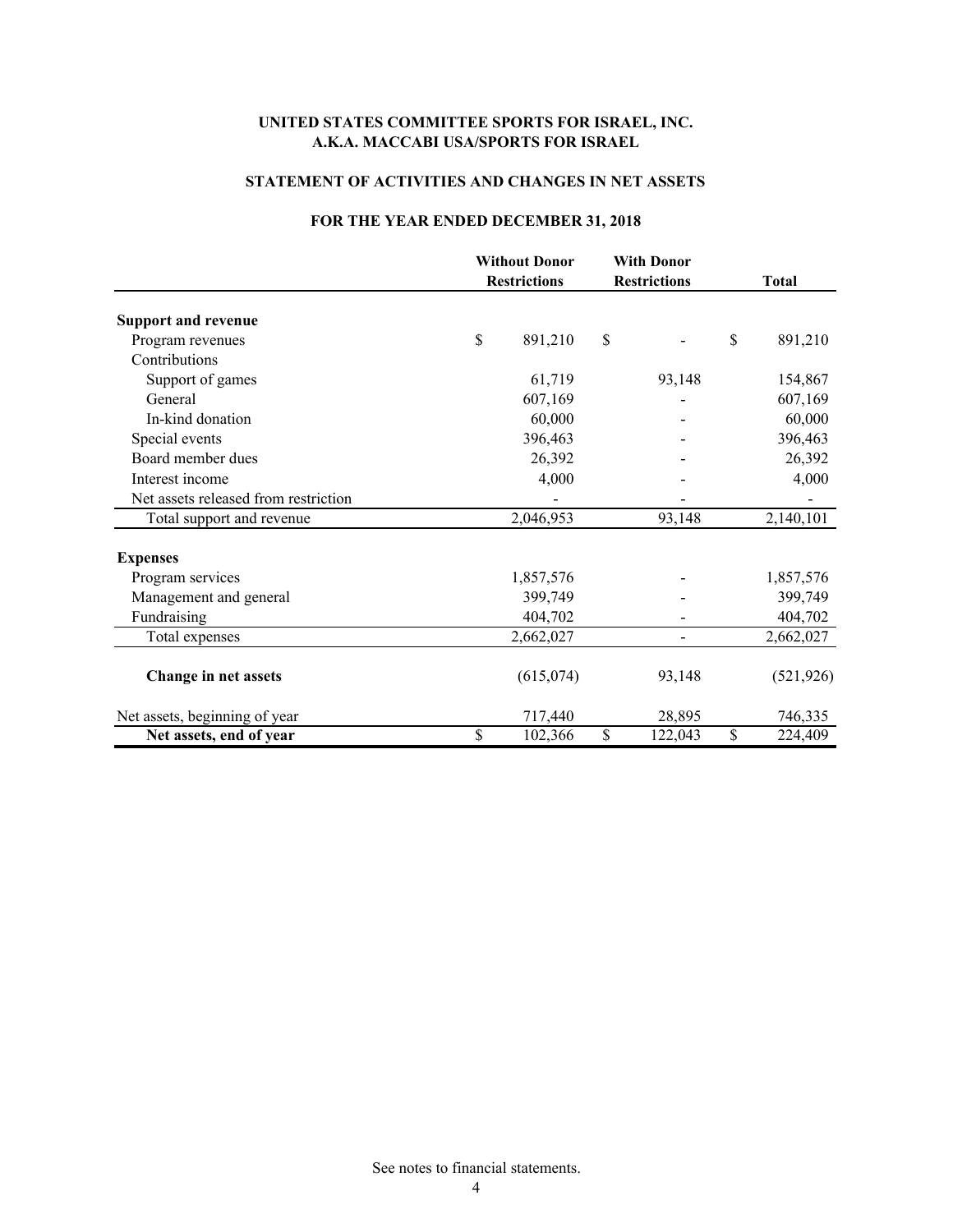#### **A.K.A. MACCABI USA/SPORTS FOR ISRAEL UNITED STATES COMMITTEE SPORTS FOR ISRAEL, INC.**

#### **STATEMENT OF FUNCTIONAL EXPENSES**

#### **YEAR ENDED DECEMBER 31, 2018**

|                                     | <b>Program services</b> |                          |              |                          |              |                          |              |                          | Management |                          |               |                          |              |                          |    |              |
|-------------------------------------|-------------------------|--------------------------|--------------|--------------------------|--------------|--------------------------|--------------|--------------------------|------------|--------------------------|---------------|--------------------------|--------------|--------------------------|----|--------------|
|                                     |                         | Maccabi Youth            |              |                          |              |                          |              |                          |            |                          |               | and                      |              |                          |    |              |
|                                     |                         | Games                    |              | <b>European Games</b>    |              | <b>Pan-Am Games</b>      |              | <b>Other Programs</b>    |            | Total                    |               | General                  |              | Fundraising              |    | <b>Total</b> |
| Personnel                           |                         |                          |              |                          |              |                          |              |                          |            |                          |               |                          |              |                          |    |              |
| Salaries                            | \$                      | 246,557                  | \$           | 144,533                  | \$           | 178,541                  | $\mathbb S$  | 68,016                   | \$         | 637,647                  | $\mathbb{S}$  | 59,514                   | \$           | 153,035                  | \$ | 850,196      |
| Payroll taxes and employee benefits |                         | 33,190                   |              | 19,457                   |              | 24,034                   |              | 9,156                    |            | 85,837                   |               | 8,011                    |              | 20,601                   |    | 114,449      |
| Total personnel costs               |                         | 279,747                  |              | 163,990                  |              | 202,575                  |              | 77,172                   |            | 723,484                  |               | 67,525                   |              | 173,636                  |    | 964,645      |
|                                     |                         |                          |              |                          |              |                          |              |                          |            |                          |               |                          |              |                          |    |              |
| Other expenses                      |                         |                          |              |                          |              |                          |              |                          |            |                          |               |                          |              |                          |    |              |
| Advertising and marketing           |                         | 4,240                    |              | $\overline{\phantom{a}}$ |              | 4,684                    |              |                          |            | 8,924                    |               |                          |              | 12,029                   |    | 20,953       |
| Apparel                             |                         | 28,533                   |              | 500                      |              | 500                      |              | $\overline{\phantom{a}}$ |            | 29,533                   |               |                          |              | 960                      |    | 30,493       |
| Alumni events                       |                         | $\blacksquare$           |              | $\blacksquare$           |              | $\overline{\phantom{a}}$ |              | 34,012                   |            | 34,012                   |               | $\overline{a}$           |              | $\sim$                   |    | 34,012       |
| Bad debt recovery                   |                         | $\overline{a}$           |              | $\overline{\phantom{a}}$ |              | $\overline{\phantom{a}}$ |              | $\overline{a}$           |            |                          |               | (3,000)                  |              |                          |    | (3,000)      |
| <b>Bank</b> fees                    |                         | 23,690                   |              | 5,278                    |              | 9,417                    |              | $\overline{a}$           |            | 38,385                   |               | 4,286                    |              |                          |    | 42,671       |
| Conferences                         |                         |                          |              |                          |              | $\overline{\phantom{a}}$ |              | 19,261                   |            | 19,261                   |               | $\overline{\phantom{a}}$ |              |                          |    | 19,261       |
| Depreciation                        |                         |                          |              | $\overline{\phantom{0}}$ |              | $\overline{\phantom{a}}$ |              | $\overline{\phantom{a}}$ |            | $\overline{\phantom{a}}$ |               | 1,377                    |              |                          |    | 1,377        |
| Dues                                |                         |                          |              | $\overline{a}$           |              | $\overline{a}$           |              | $\overline{a}$           |            | $\overline{\phantom{a}}$ |               | 2,530                    |              | $\overline{\phantom{a}}$ |    | 2,530        |
| Insurance                           |                         | 26,448                   |              | 1,538                    |              | 1,900                    |              | 724                      |            | 30,610                   |               | 31,491                   |              | 1,629                    |    | 63,730       |
| Interest                            |                         |                          |              | $\overline{\phantom{a}}$ |              | $\overline{\phantom{a}}$ |              | $\overline{a}$           |            | $\overline{\phantom{a}}$ |               | 1,484                    |              | $\mathbf{r}$             |    | 1,484        |
| IT support services                 |                         | 16,848                   |              | 9,877                    |              | 12,201                   |              | 4,648                    |            | 43,574                   |               | 4,067                    |              | 10,458                   |    | 58,099       |
| Marketing                           |                         |                          |              | 2,951                    |              | $\overline{a}$           |              | $\overline{a}$           |            | 2,951                    |               | 13,300                   |              | $\overline{a}$           |    | 16,251       |
| Membership fees                     |                         | 44,207                   |              | 25,915                   |              | 32,012                   |              | 12,195                   |            | 114,329                  |               | 10,671                   |              | $\sim$                   |    | 125,000      |
| Newsletter                          |                         | 32,206                   |              | $\overline{a}$           |              | $\overline{\phantom{a}}$ |              | $\overline{\phantom{a}}$ |            | 32,206                   |               | $\overline{\phantom{a}}$ |              | 10,735                   |    | 42,941       |
| Office expenses                     |                         | 4,856                    |              |                          |              | $\overline{a}$           |              |                          |            | 4,856                    |               | 39,852                   |              | $\mathbf{r}$             |    | 44,708       |
| Postage and shipping                |                         | 6,166                    |              |                          |              | 5                        |              |                          |            | 6,171                    |               | 3,758                    |              | 23,663                   |    | 33,592       |
| Printing                            |                         | 135                      |              |                          |              |                          |              | $\overline{a}$           |            | 135                      |               | 3,202                    |              |                          |    | 3,337        |
| Professional fees                   |                         | $\overline{a}$           |              |                          |              |                          |              |                          |            | $\overline{a}$           |               | 157,082                  |              | $\overline{a}$           |    | 157,082      |
| Raffle expenses                     |                         | 10,500                   |              |                          |              |                          |              |                          |            | 10,500                   |               | $\overline{a}$           |              | $\overline{a}$           |    | 10,500       |
| Registration                        |                         | 320,101                  |              |                          |              |                          |              | $\overline{\phantom{a}}$ |            | 320,101                  |               | $\overline{a}$           |              | 7,230                    |    | 327,331      |
| Rent                                |                         | 18,563                   |              | 10,882                   |              | 13,442                   |              | 5,121                    |            | 48,008                   |               | 4,480                    |              | 11,522                   |    | 64,010       |
| Repairs and maintenance             |                         | $\overline{\phantom{a}}$ |              | $\overline{\phantom{a}}$ |              | $\overline{\phantom{a}}$ |              | $\overline{\phantom{a}}$ |            | $\overline{\phantom{a}}$ |               | 1,381                    |              | $\overline{a}$           |    | 1,381        |
| Security                            |                         | 6,660                    |              | $\overline{\phantom{0}}$ |              | $\overline{\phantom{a}}$ |              | $\overline{\phantom{a}}$ |            | 6,660                    |               | $\overline{\phantom{a}}$ |              | $\overline{\phantom{a}}$ |    | 6,660        |
| Special events                      |                         | $\overline{\phantom{a}}$ |              |                          |              |                          |              |                          |            |                          |               | $\overline{a}$           |              | 152,840                  |    | 152,840      |
| Team expenses                       |                         | 10,718                   |              |                          |              | 10,769                   |              | 14,632                   |            | 36,119                   |               |                          |              |                          |    | 36,119       |
| Telephone                           |                         | 929                      |              | 135                      |              | 150                      |              |                          |            | 1,214                    |               | 12,174                   |              |                          |    | 13,388       |
| Travel and entertainment            |                         | 338,003                  |              | 391                      |              | 8,149                    |              | $\overline{\phantom{a}}$ |            | 346,543                  |               | 31,548                   |              |                          |    | 378,091      |
| Utilities                           |                         | $\overline{\phantom{a}}$ |              |                          |              | $\overline{\phantom{a}}$ |              | $\overline{\phantom{a}}$ |            | $\overline{\phantom{a}}$ |               | 12,541                   |              |                          |    | 12,541       |
| Total expenses                      | <sup>S</sup>            | 1,172,550                | $\mathbb{S}$ | 221,457                  | $\mathbb{S}$ | 295,804                  | $\mathbb{S}$ | 167,765                  |            | \$1,857,576              | <sup>\$</sup> | 399,749                  | $\mathbb{S}$ | 404,702                  |    | \$2,662,027  |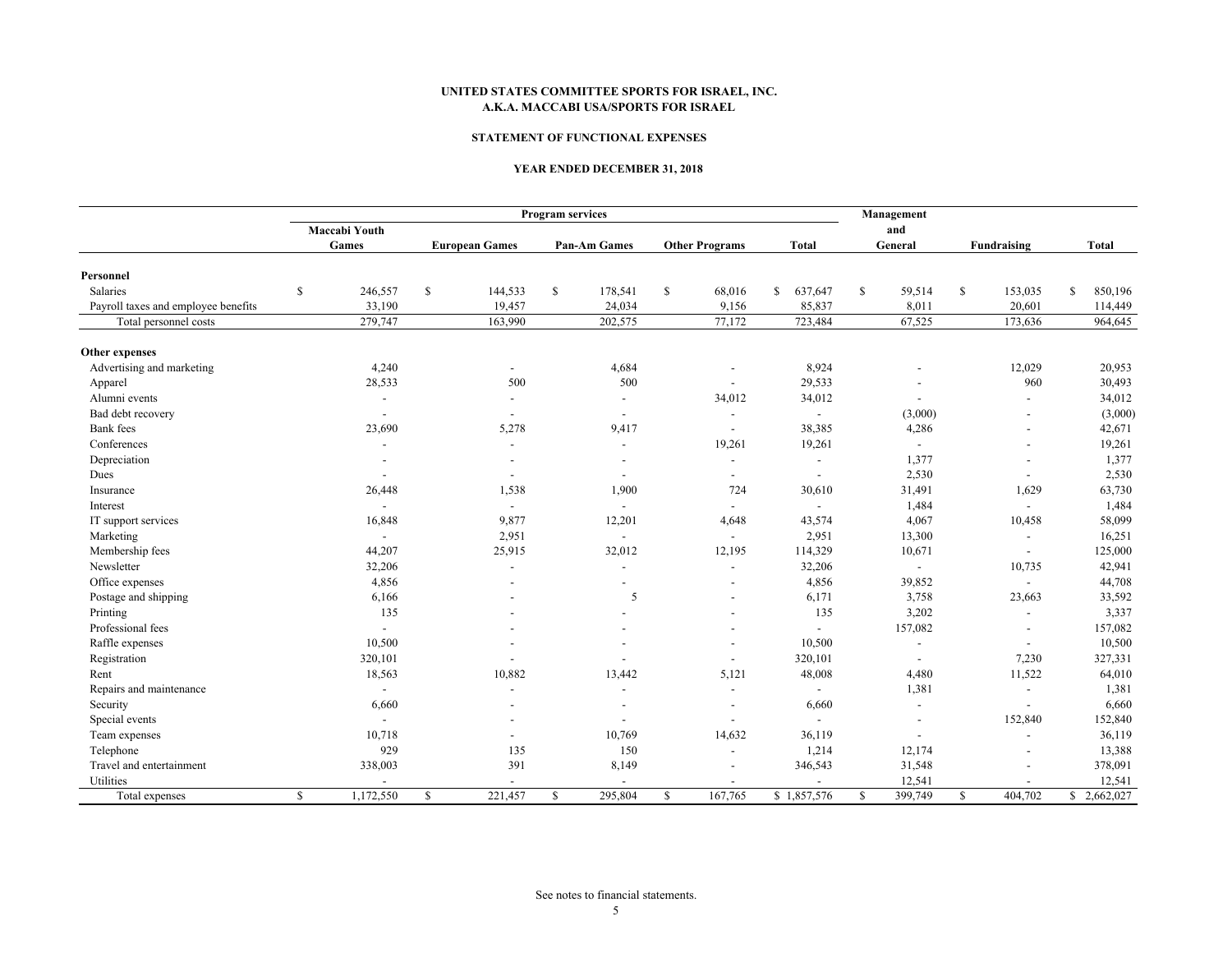## **STATEMENT OF CASH FLOWS**

## **FOR THE YEAR ENDED DECEMBER 31, 2018**

| <b>Cash flows from operating activities</b>   |                  |
|-----------------------------------------------|------------------|
| Change in net assets                          | \$<br>(521, 926) |
| Adjustments to reconcile change in net assets |                  |
| to net cash used in operating activities      |                  |
| Depreciation                                  | 1,377            |
| Bad debt recovery                             | (3,000)          |
| Changes in operating assets and liabilities   |                  |
| Accounts receivable                           | 95,890           |
| Pledges receivable                            | 52,040           |
| Prepaid expenses and other                    | (350, 464)       |
| Due from related party                        | (5,741)          |
| Accounts payable and accrued expenses         | (163, 383)       |
| Deferred rent                                 | 11,551           |
|                                               | 295,339          |
| Deferred revenue                              |                  |
| Net cash used in operating activities         | (588, 317)       |
|                                               |                  |
| Cash flows used in investing activities       |                  |
| Acquisition of equipment                      | (3,609)          |
|                                               |                  |
| Cash flows provided by financing activities   |                  |
| Net borrowings on line of credit              | 150,000          |
| Net decrease in cash and cash equivalents     | (441, 926)       |
| Cash and cash equivalents, beginning of year  | 860,237          |

Cash paid during the year for: Interest  $\qquad \qquad$  1,484

See notes to financial statements.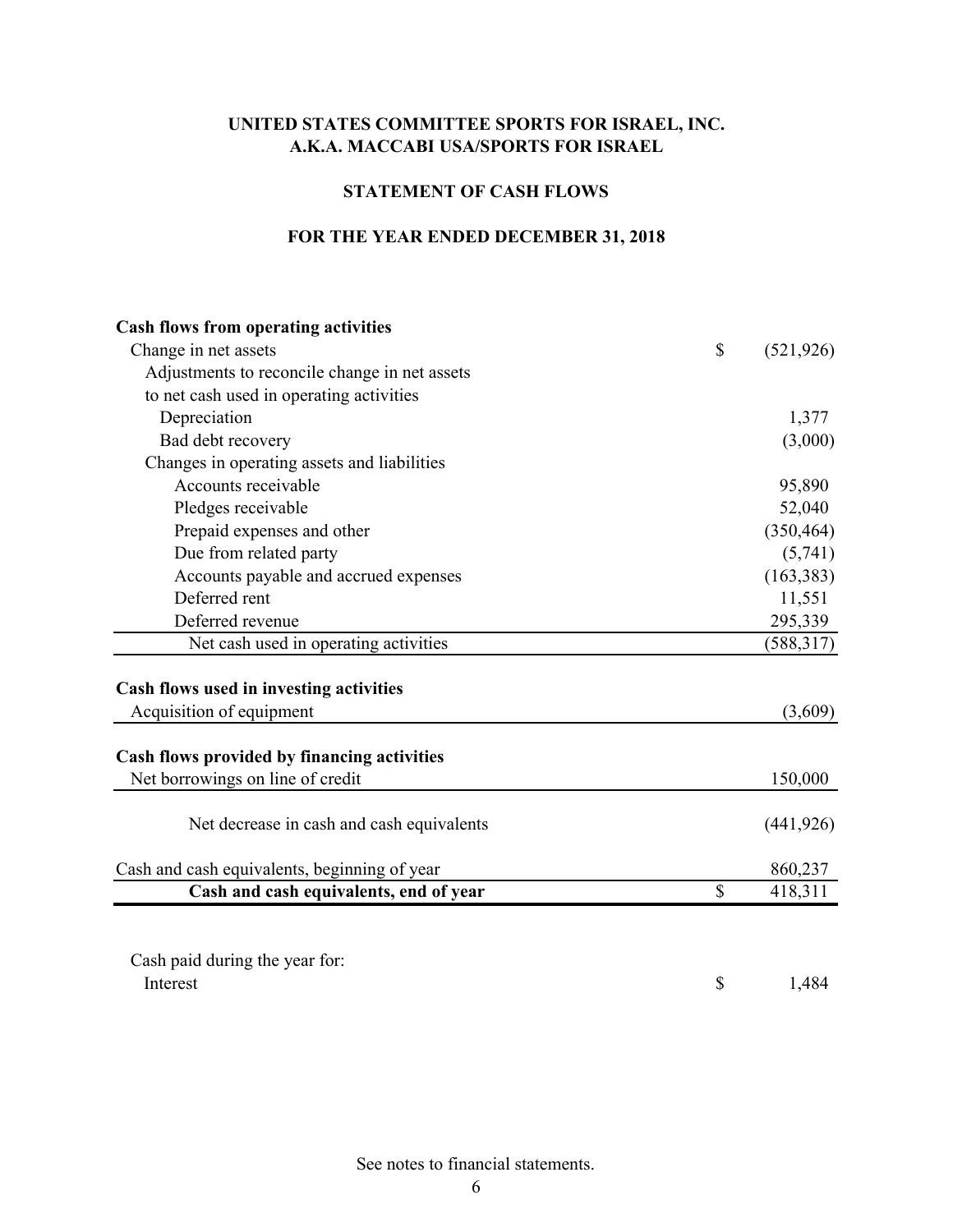### **NOTES TO FINANCIAL STATEMENTS**

## **1 - NATURE OF ORGANIZATION**

United States Committee Sports for Israel, Inc., ("Maccabi USA" or the "Organization"), also known as Maccabi USA/Sports for Israel, is the official sponsor of the United States team to the World Maccabiah Games in Israel, as well as other international Maccabi Games in Latin America, Australia, and Europe. Each team is comprised of Jewish athletes from the United States who represent their country in athletic competition and learn about the Jewish culture and heritage in the host country where the Games take place. It is the unique combination of sports and history that allows Maccabi USA to change the lives of all who participate in the Games. Athletes leave the competition with a feeling of accomplishment for their athletic ability, great new friends from around the world and most important, a sense of pride for their unique culture and heritage. They feel a special connection with their fellow Jews from around the world and a strong connection to the State of Israel.

Maccabi USA distinguishes themselves by:

- Sponsoring the United States Team to the World Maccabiah Games.
- Supporting programs such as the JCC Maccabi Games which introduce American Jewish youth to their heritage by sponsoring sports-related programs and activities.
- Supporting programs that enhance participation of American Jewish youth with their brethren throughout the world.
- Supporting athletic facilities and programs in Israel.
- Being a member of Maccabi World Union and worldwide Maccabi movement.

To further its mission, Maccabi USA lends support to the Maccabi World Union, Project Tikvah, The Wingate Institute, Israel Sports Center for Disabled, Israel's Special Olympics and Paralympics teams, the International Jewish Sports Hall of Fame and Israel's Olympic athletes.

Maccabi USA is one of 50 territorial representatives of Maccabi World Union, the international governing organization. Maccabi World Union has a membership of more than 400,000 throughout the world. The Maccabi movement, with ties to the ideals of Zionism and named for Judah (The Hammer) Maccabee, symbolizes Jewish excellence in sport.

The Organization is supported primarily through contributions and program revenues associated with the athletic games.

Maccabi USA is officially recognized by the United States Olympic and Paralympic Committee as a Multi-Sport Organization and is an adjunct member of the Conference of Presidents of Major Jewish Organizations.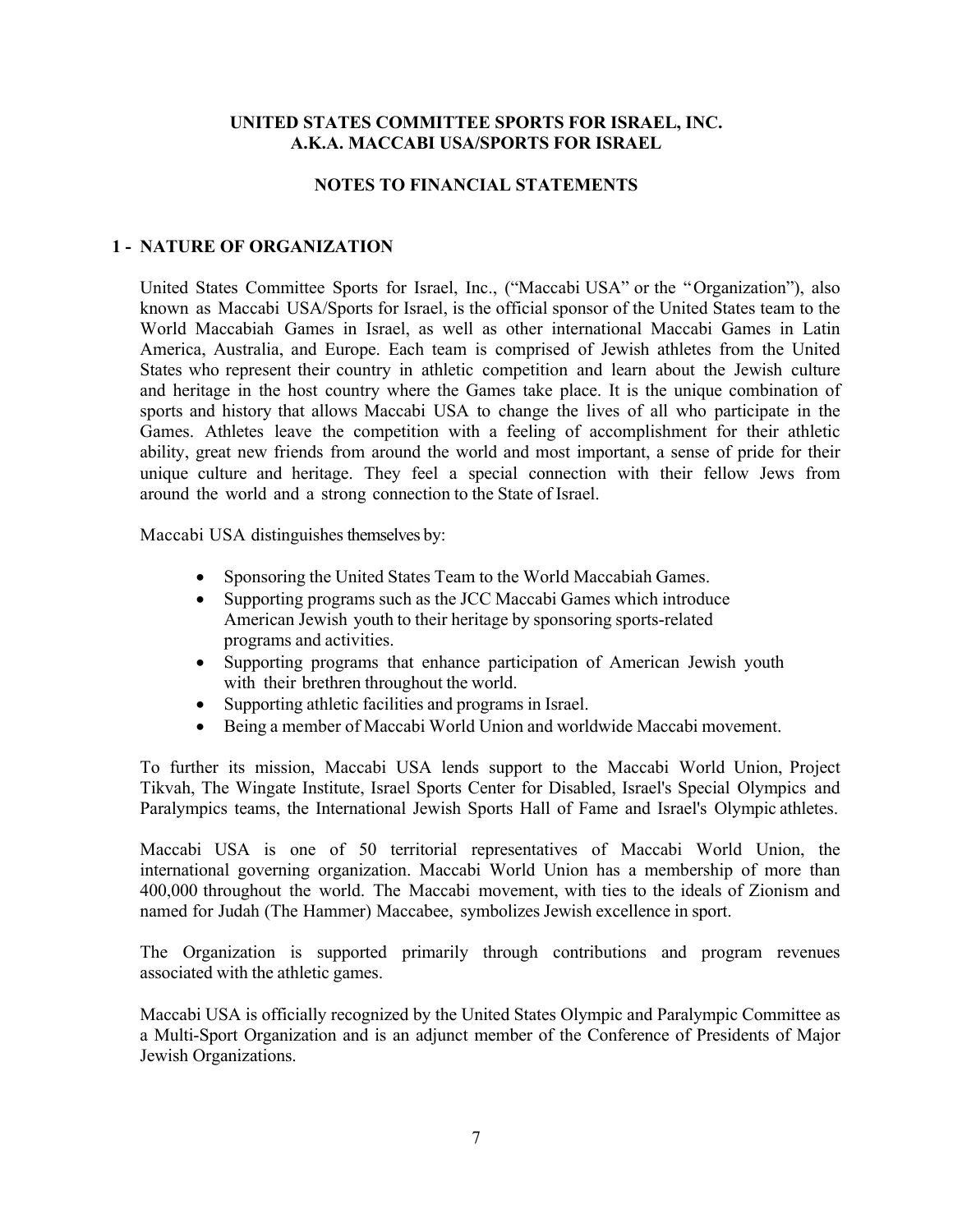#### **NOTES TO FINANCIAL STATEMENTS**

## **2 - SUMMARY OF SIGNIFICANT ACCOUNTING POLICIES**

#### **Basis of Presentation**

The accompanying financial statements reflect the accounts of the Organization and have been prepared on the accrual basis of accounting in accordance with generally accepted accounting principles (US GAAP).

In August 2016, the Financial Accounting Standards Board ("FASB") issued Accounting Standards Update ("ASU") 2016-14, *Presentation of Financial Statements of Not-for-Profit Entities*, which is intended to improve how a not-for-profit entity classifies its net assets, as well as the information it presents in its financial statements about its liquidity and availability of resources, expenses and investment returns, and cash flows. The guidance replaces the three classes of net assets previously presented on the statement of financial position with two new classes of net assets, which are based on the existence or absence of donor-imposed restrictions. ASU No. 2016-14 includes specific disclosure requirements intended to improve a financial statement user's ability to assess an entity's available financial resources, along with its management of liquidity and liquidity risk. The Organization has adopted ASU 2016-14 for its fiscal year ended December 31, 2018 and has applied the amendments retrospectively to the financial statements and related footnotes.

The provisions of ASU 2016-14 improve presentation and disclosure to provide more relevant information about resources and changes in resources to donors, grantors and other users. There are qualitative and quantitative requirements in several areas including the following:

Temporarily and permanently restricted net asset classes have been combined into a single net asset class called net assets with donor restriction. The unrestricted net asset class has been renamed net assets without donor restrictions. The chart below illustrates the impact, caused by adopting ASU No. 2016-14, on classifications of January 1, 2018 net asset balances as follows:

|                             | Opening net assets classification for ASU No. 2016-14 |                       |     |                            |          |                         |  |
|-----------------------------|-------------------------------------------------------|-----------------------|-----|----------------------------|----------|-------------------------|--|
|                             |                                                       | Without               |     |                            |          |                         |  |
|                             |                                                       | donor<br>restrictions |     | With donor<br>restrictions |          | <b>Total Net Assets</b> |  |
| As previously presented:    |                                                       |                       |     |                            |          |                         |  |
| Unrestricted                |                                                       | 717,440               | - S | $\overline{\phantom{a}}$   | S        | 717,440                 |  |
| Temporarily restricted      |                                                       |                       |     | 28,895                     |          | 28,895                  |  |
| Net assets, as reclassified | \$                                                    | 717,440               | -S  | 28,895                     | <b>S</b> | 746,335                 |  |

The financial statements also include a disclosure about liquidity and availability of resources (see Note 3).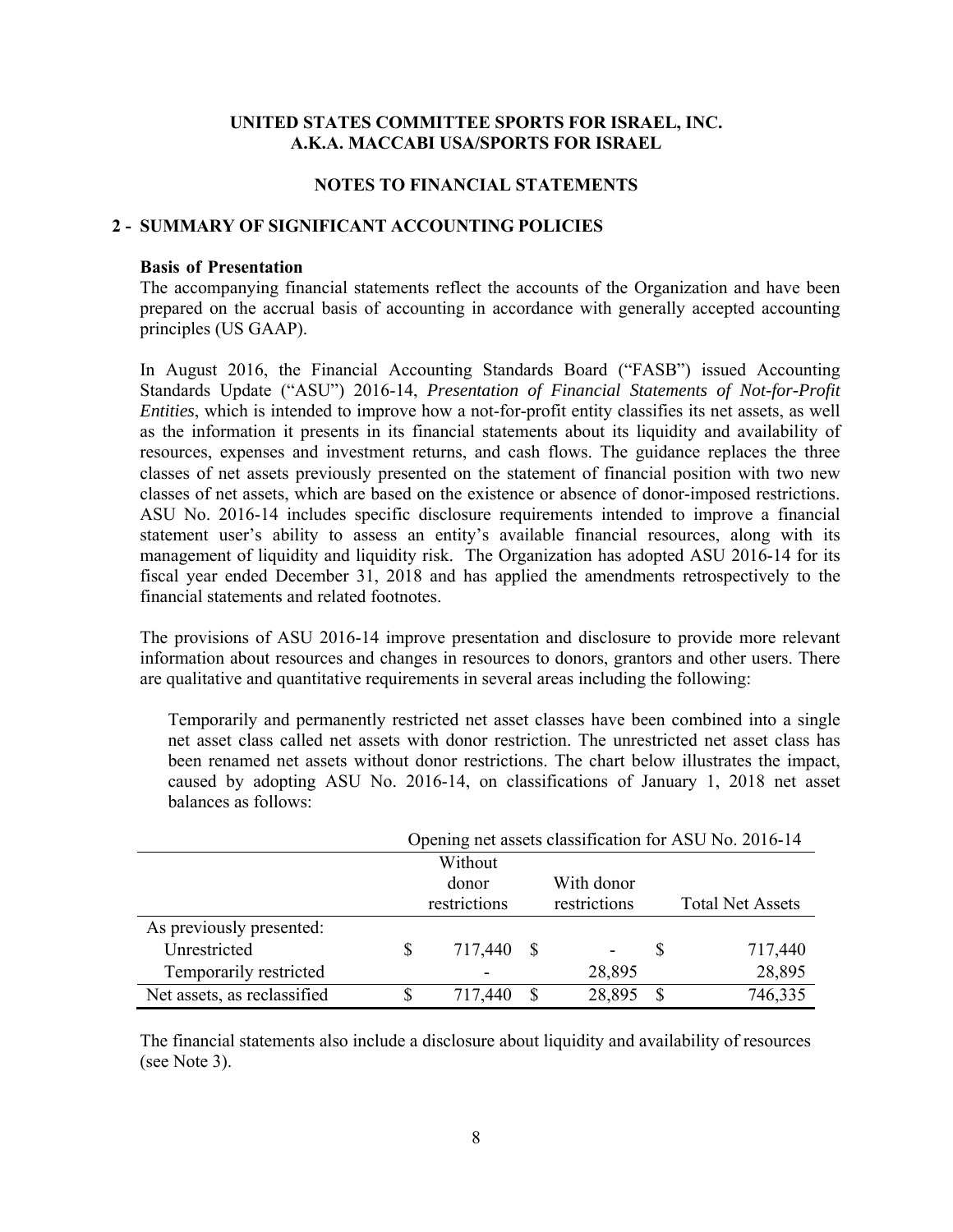## **NOTES TO FINANCIAL STATEMENTS**

#### **2 - SUMMARY OF SIGNIFICANT ACCOUNTING POLICIES** (Continued)

#### **Net Assets**

Net assets, revenues, and other support are classified based on the existence or absence of donorimposed restrictions. Accordingly, net assets and changes therein are classified and reported as follows:

*Net Assets Without Donor Restrictions* – Net assets available for use in general operations and not subject to donor restrictions. The net assets whose use is restricted by the Board of Directors are also included within net assets without donor restrictions. The Organization had no board restricted net assets at December 31, 2018.

*Net Assets With Donor Restrictions* – Net assets subject to donor-imposed restrictions. Some donor-imposed restrictions are temporary in nature, such as those that will be met by the passage of time or other events or purposes specified by the donor. Other donor-imposed restrictions are permanent in nature, where the donor stipulates that such resources be maintained in perpetuity. Generally, the donors of these assets permit the Organization to use all or part of the income earned on related investments for general or specific purposes.

When a donor's restriction is satisfied, either by using the resources in the manner specified by the donor or by the passage of time, the expiration of the restriction is reported in the financial statements by reclassifying the net assets from net assets with donor restrictions to net assets without donor restrictions.

#### **Use of Estimates**

The preparation of financial statements in conformity with generally accepted accounting principles in the United States of America requires management to make estimates and assumptions that affect the reported amounts of assets and liabilities and disclosure of contingent assets and liabilities at the date of the financial statements and the reported amounts of revenues and expenses during the reporting period. Actual results could differ from those estimates.

#### **Cash and Cash Equivalents**

The Organization considers all highly liquid debt instruments purchased with an original maturity of three months or less, which are not intended to be held for investment purposes, to be cash equivalents.

#### **Unconditional Promises to Give**

Unconditional promises to give are recorded as received at the present value of their net realizable value, using interest rates applicable to the years in which the promises are received to discount these amounts. Amortization of discounts is included in contribution revenue. The Organization uses an allowance method to determine uncollectible promises receivable. The allowance for doubtful accounts was \$47,874 as of December 31, 2018.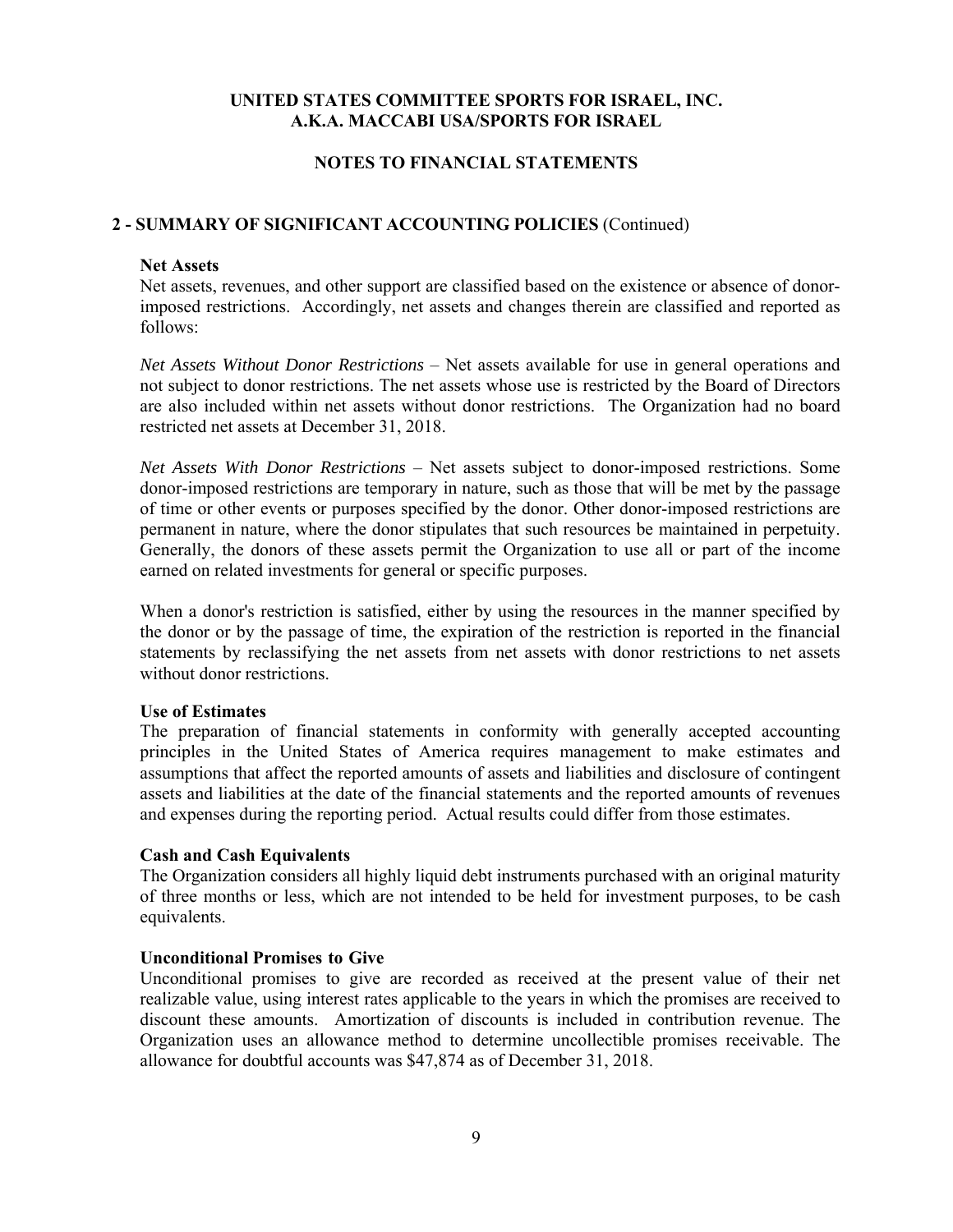## **NOTES TO FINANCIAL STATEMENTS**

#### **2 - SUMMARY OF SIGNIFICANT ACCOUNTING POLICIES** (Continued)

#### **Investments**

Investments in equity securities with readily determinable fair values and all investments in debt securities are measured at fair value in the statement of financial position. Any unrealized gains or losses on investments are included in the statement of activities and changes in net assets.

#### **Property and Equipment and Depreciation**

Property and equipment are recorded at cost. Depreciation is provided using the straight-line method over the estimated useful lives of the assets ranging from 3 to 5 years. The cost of maintenance and repairs is charged to expense as incurred.

#### **Revenue Recognition**

Program revenue includes fees and related amounts paid by athletes to participate in the various Maccabi games. These revenues are recognized in the year in which the game is held. Accordingly, amounts received in advance are deferred until the event occurs. Application fees are recognized when application is received regardless of when games will take place.

#### **Contributions**

In accordance with US GAAP, contributions received are recorded as support with or without restrictions depending on the existence and/or nature of any donor restrictions. Contributions are recorded upon receipt of notification. When a restriction expires (that is, when a stipulated time restriction ends or purpose restriction is accomplished), restricted net assets are reclassified to net assets without restrictions and reported in the statements of activities as net assets released from donor restrictions. Restricted contributions received, whose restrictions are met in the same reporting period, are reflected as without restrictions.

#### **In-Kind Contributions**

Contributions of donated services that create or enhance non-financial assets or that require specialized skills, are provided by individuals possessing those skills and would typically need to be purchased if not provided by donation, are recorded at their fair values in the period received as contributions with offsetting expenses. Contributed services, consisting of legal services, for the year ended December 31, 2018 totaled \$60,000. In addition, the Organization received donated services from a variety of unpaid volunteers. The value of these services is not reflected in the accompanying financial statements as these services do not meet the criteria for recognition as contributed services.

#### **Functional Expenses**

The costs of providing program and supporting services have been summarized on a functional basis in the accompanying statement of functional expenses. The Organization incurs expenses that directly relate to, and can be assigned to, a specific program or supporting activity. The Organization also conducts a number of activities which benefit both its program objectives as well as supporting services (i.e. fundraising and management and general activities).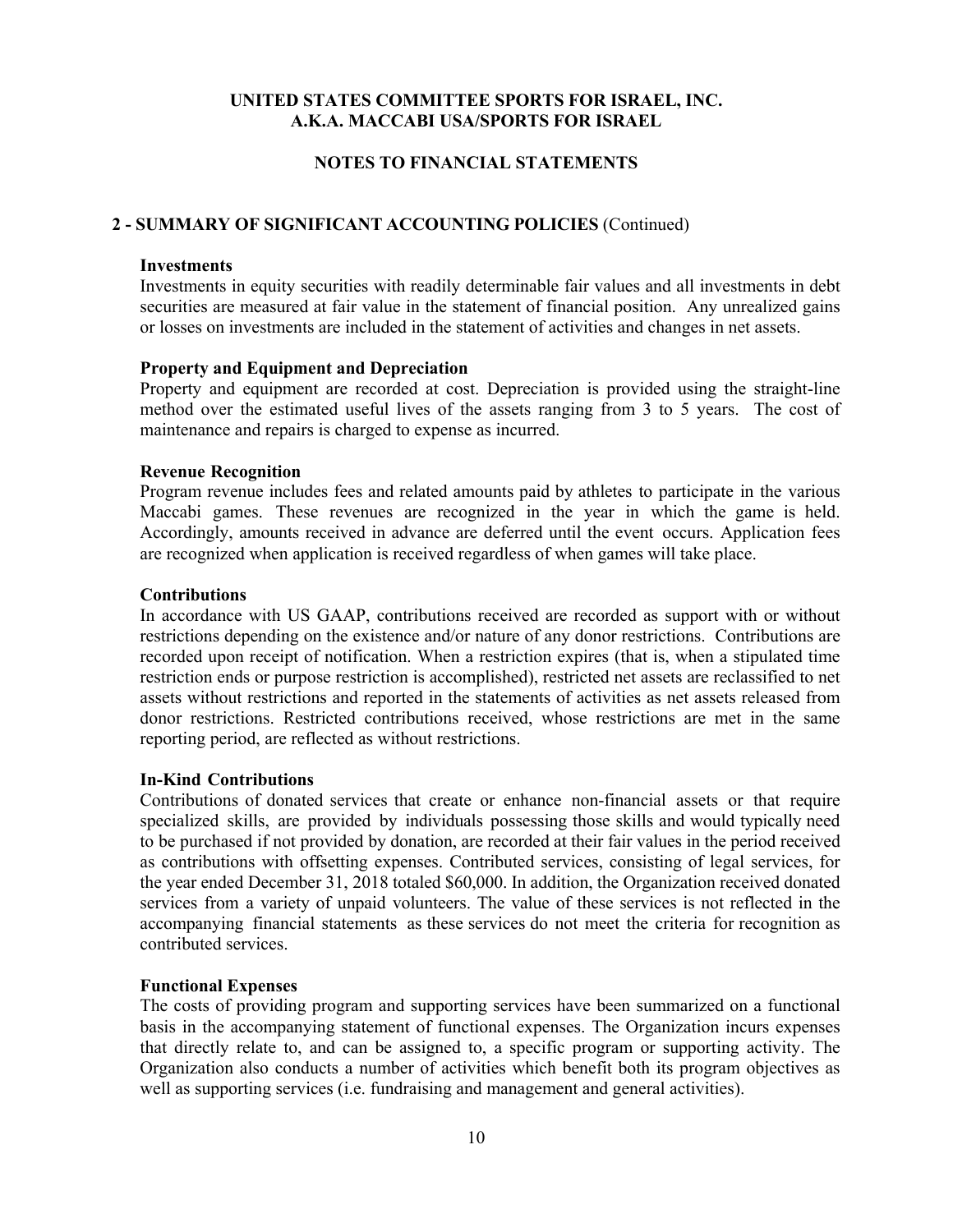## **NOTES TO FINANCIAL STATEMENTS**

#### **2 - SUMMARY OF SIGNIFICANT ACCOUNTING POLICIES** (Continued)

#### **Functional Expenses** (Continued)

These costs, which are not specifically attributable to a specific program or supporting activity, are allocated by management on a consistent basis among program and supporting services benefited. All expenses are allocated based on total salary and benefit costs, whose distribution to programs is determined based on the estimates of time and effort incurred by personnel.

#### **Advertising Costs**

Advertising costs are charged to expense as incurred. Advertising costs were \$20,953 for the year ended December 31, 2018.

#### **Income Taxes**

The Organization is exempt from federal income taxes under the provisions of the Internal Revenue Code Section  $501(c)(3)$ , and is exempt from state income taxes. The Organization is not a private foundation.

#### **3 - LIQUIDITY AND AVAILIBILITY OF RESOURCES**

The Organization's financial assets available within one year of the statement of financial position date for general expenditure as of December 31, 2018 are as follows:

| Cash and cash equivalents                                                                 | 418,311 |
|-------------------------------------------------------------------------------------------|---------|
| Israel bonds                                                                              | 5,000   |
| Pledge receivable, current                                                                | 27,960  |
| Total financial assets available within one year                                          | 451,271 |
| Less: amounts unavailable for general<br>expenditures within one year, due to             |         |
| Restricted by donor with purpose restrictions                                             | 71,900  |
| Total financial assets available to management<br>for general expenditure within one year | 379,371 |

The Organization's financial assets available to meet cash needs for general expenditures within one year represents funding for ongoing operational requirements and planned increases in program expenditures in fiscal year 2019.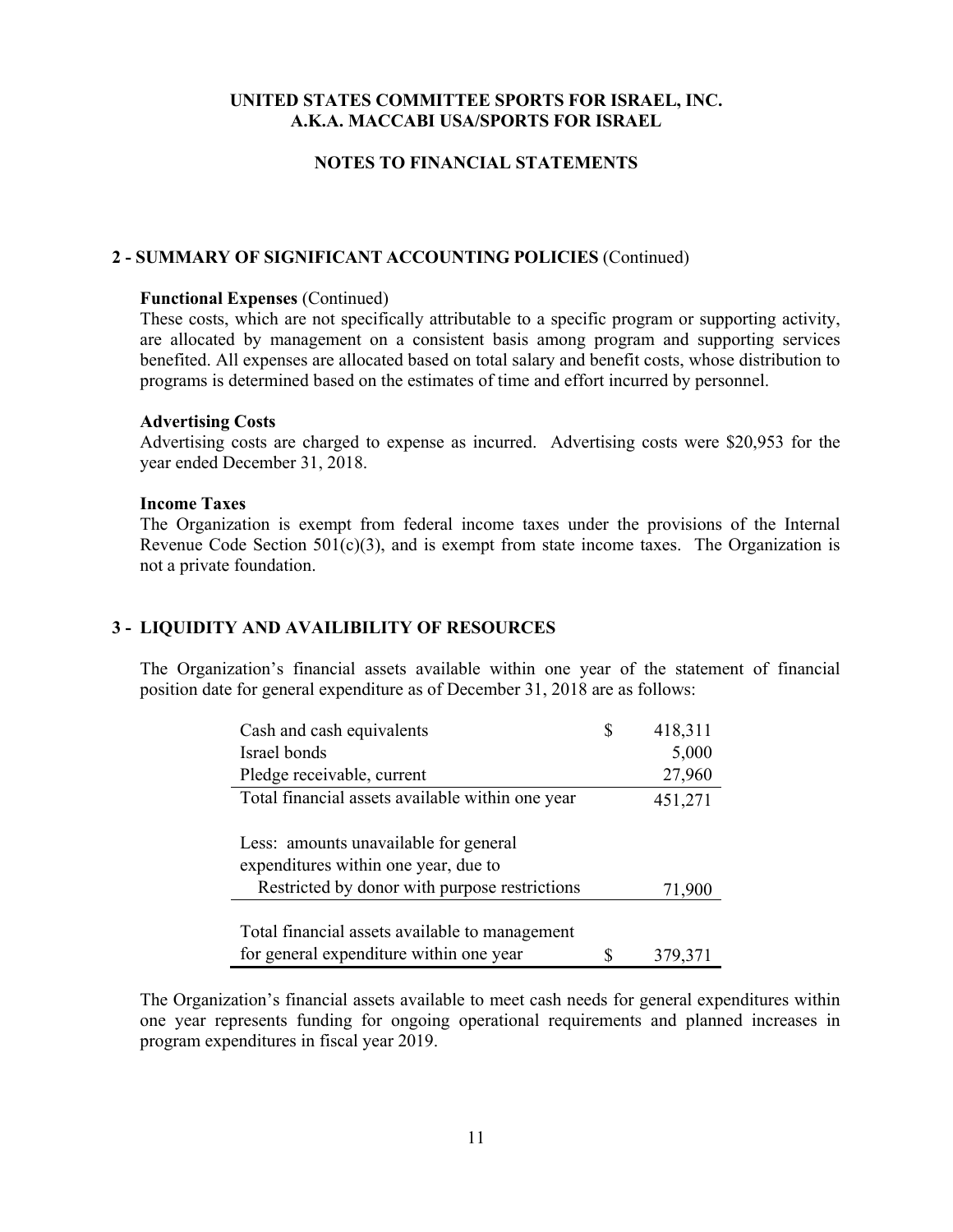#### **NOTES TO FINANCIAL STATEMENTS**

#### **3 - LIQUIDITY AND AVAILIBILITY OF RESOURCES** (Continued)

#### **Liquidity Management**

The Organization, with oversight of the Board of Directors, maintains any excess funds in an interest bearing cash account. To help manage unanticipated liquidity needs, the Organization has a committed line of credit of \$700,000, which it could draw upon.

## **4 - PLEDGES RECEIVABLE**

Pledges receivable are as follows as of December 31, 2018:

| Gross pledges receivable                  | 94,460    |
|-------------------------------------------|-----------|
| Less allowances for uncollectible pledges | (47, 874) |
| Net pledges receivable                    | 46,586    |
| Amounts due in                            |           |
| Less than one year                        | 75,834    |
| One to five years                         | 18,626    |
| Gross pledges receivable                  | 94,460    |

#### **5 - PROPERTY AND EQUIPMENT, NET**

Property and equipment consisted of the following as of December 31, 2018:

| Computer equipment            | 58,401     |
|-------------------------------|------------|
| Computer software             | 51,718     |
| Equipment                     | 17.949     |
|                               | 128,068    |
| Less accumulated depreciation | (124, 179) |
|                               | 3,889      |

Total depreciation expense for the year ended December 31, 2018 was \$1,377.

#### **6 - LINE OF CREDIT**

The Organization has a revolving line of credit with a credit limit of \$700,000. The line of credit expires on May 30, 2019. Upon expiration, the revolving line was reduced to a credit limit of \$500,000 and extended through May 30, 2020. The effective rate as of December 31, 2018 was 6.50%. Interest is payable monthly and the line of credit is unsecured. The outstanding balance was \$150,000 as of December 31, 2018.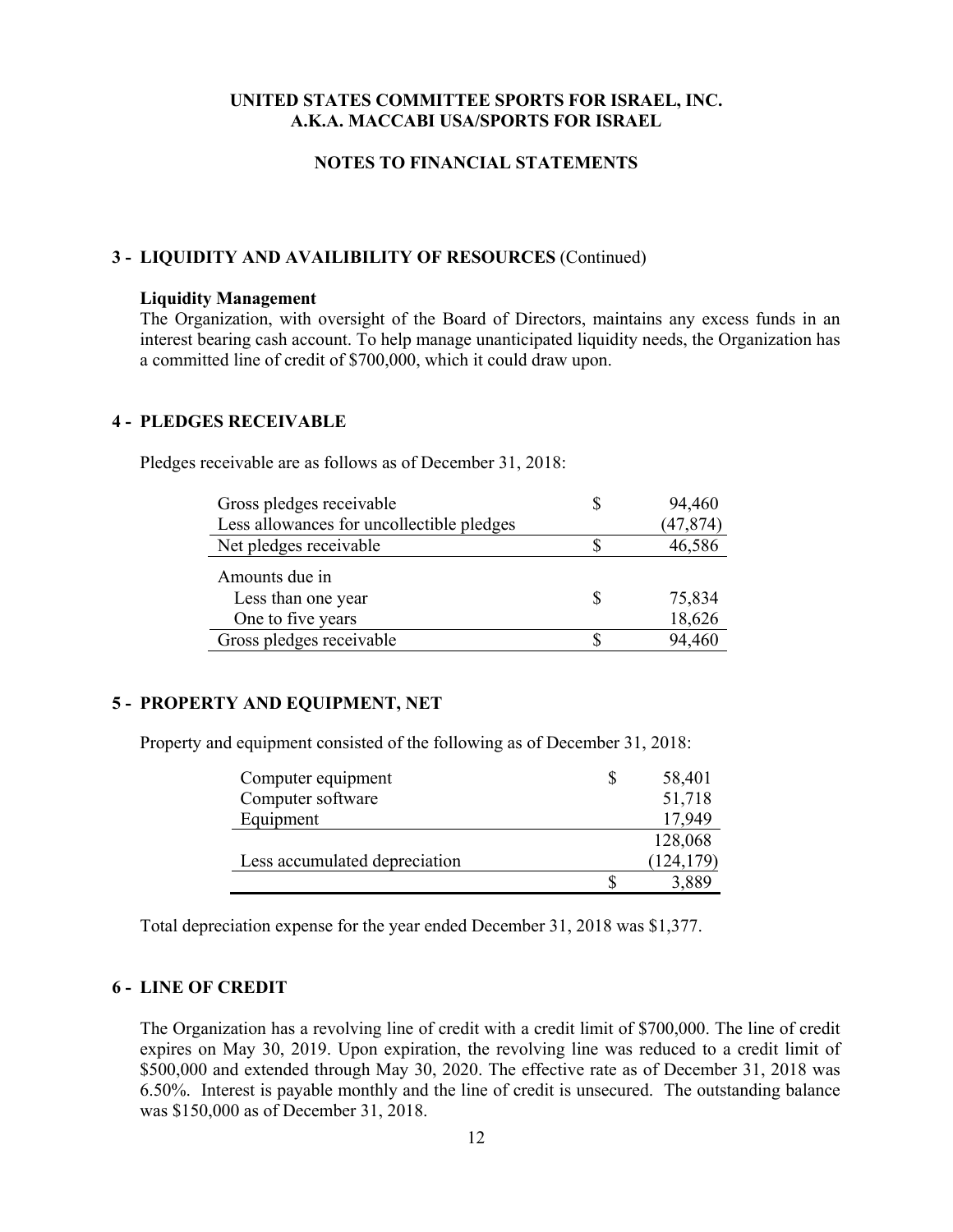#### **NOTES TO FINANCIAL STATEMENTS**

## **7 - NET ASSETS WITH DONOR RESTRICTIONS**

Net assets with donor restrictions are restricted for the following purposes as of December 31, 2018.

| Subject to expenditure for specified purposes |   |         |
|-----------------------------------------------|---|---------|
| Maccabiah Games 2021                          | S | 64,718  |
| European Games 2019                           |   | 15,986  |
| PanAm Games 2019                              |   | 34,157  |
| Other                                         |   | 7,182   |
|                                               |   | 122,043 |

#### **8 - FAIR VALUE MEASUREMENTS**

The framework for measuring fair value provides a fair value hierarchy that prioritizes the inputs to valuation techniques used to measure fair value. The hierarchy gives the highest priority to unadjusted quoted prices in active markets for identical assets or liabilities (level 1) and the lowest priority to unobservable inputs (level 3). The three levels of the fair value hierarchy under FASB ASC 820 are described as follows:

- Level 1 Inputs to the valuation methodology are unadjusted quoted prices for identical assets or liabilities in active markets that the Organization has the ability to access.
- Level 2 Inputs to the valuation methodology include
	- quoted prices for similar assets or liabilities in active markets;
	- quoted prices for identical or similar assets or liabilities in inactive markets;
	- inputs other than quoted prices that are observable for the asset or liability;
	- inputs that are derived principally from or corroborated by observable market data by correlation or other means.

If the asset or liability has a specified (contractual) term, the level 2 input must be observable for substantially the full term of the asset or liability.

Level 3 Inputs to the valuation methodology are unobservable and significant to the fair value measurement.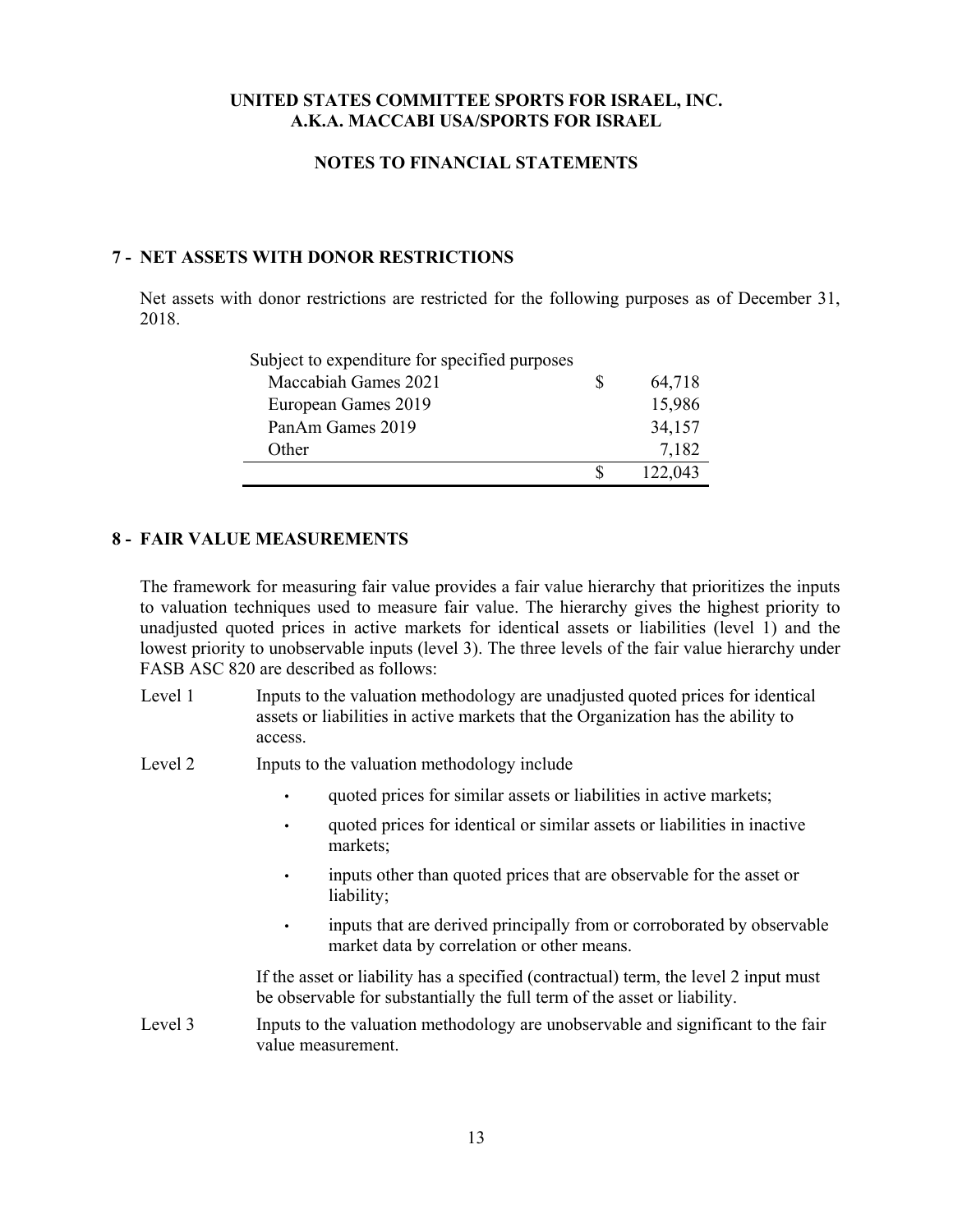#### **NOTES TO FINANCIAL STATEMENTS**

### **8 - FAIR VALUE MEASUREMENTS** (Continued)

The asset or liability's fair value measurement level within the fair value hierarchy is based on the lowest level of any input that is significant to the fair value measurement. Valuation techniques maximize the use of relevant observable inputs and minimize the use of unobservable inputs.

Following is a description of the valuation methodologies used for assets measured at fair value. There have been no changes in the methodologies used at December 31, 2018.

*Israel bonds* – The fair value of these securities is estimated based on models considering the estimated cash flows and expected yield. These securities have a contractual term.

The following table summarizes investment assets measured at fair value at December 31, 2018:

|                                             | <b>Investments at Fair Value</b> |                          |  |         |  |                          |  |       |
|---------------------------------------------|----------------------------------|--------------------------|--|---------|--|--------------------------|--|-------|
|                                             |                                  | Level 1                  |  | Level 2 |  | Level 3                  |  | Total |
| Israel bonds                                |                                  | $\overline{\phantom{a}}$ |  | 5,000   |  | $\overline{\phantom{a}}$ |  | 5,000 |
| Total assets in the fair value<br>hierarchy |                                  | $\qquad \qquad$          |  | 5,000   |  | $\overline{\phantom{a}}$ |  | 5,000 |

## **9 - CONCENTRATION OF CREDIT RISK**

The Organization maintains cash at various financial institutions. At times, cash in these accounts may exceed the Federal Deposit Insurance Corporation limit of \$250,000. At December 31, 2018, the uninsured cash balance was approximately \$72,400. The Organization has not experienced any losses in such accounts.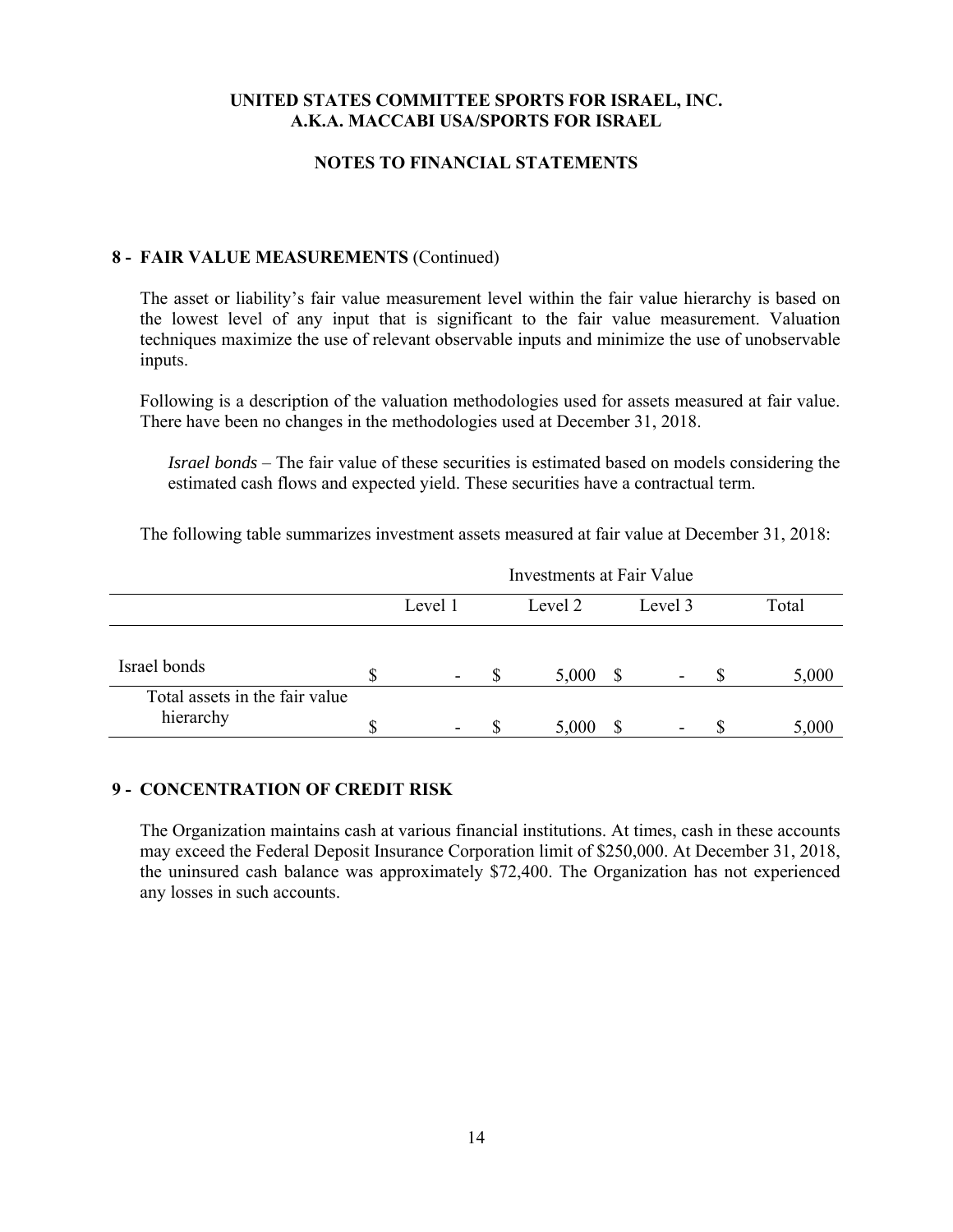#### **NOTES TO FINANCIAL STATEMENTS**

## **10 - COMMITMENTS**

The Organization has an office lease agreement with a company owned by a board member. The term of the lease is through November 30, 2019, and allows for an extension of an additional five years through November 2024. The extension has not yet been exercised.

The lease agreement contains rent holidays and rent escalation clauses. US GAAP requires rent expense to be recognized on a straight-line basis over the lease term. The difference between the rent due under the stated periods of the lease compared to that of the straight-line basis is recorded as deferred rent. At December 31, 2018, deferred rent of \$11,551, is included in the statement of financial position.

Rent expense, including taxes and operating expenses, for the years ended December 31, 2018 was \$64,010.

Minimum annual rental commitments under the current lease are \$72,680 for the year ending December 31, 2019.

#### **Employment Agreements**

On January 17, 2019, the Organization and a former employee agreed to end the employee's employment contract. As part of this agreement, the Organization agreed to pay this employee a one-time sum in the amount of \$72,075.

On occasion, the Organization will enter into employment contracts with key employees. The contracts typically provide for minimum guaranteed compensation, as well as certain employee benefits. Future minimum employment commitments required under employment contracts are as follows:

| Year Ending December 31, |    |         |
|--------------------------|----|---------|
|                          |    |         |
| 2019                     | \$ | 102,500 |
| 2020                     |    | 208,075 |
| 2021                     |    | 215,373 |
| 2022                     |    | 225,086 |
| 2023                     |    | 115,288 |
|                          | S  | 866,322 |